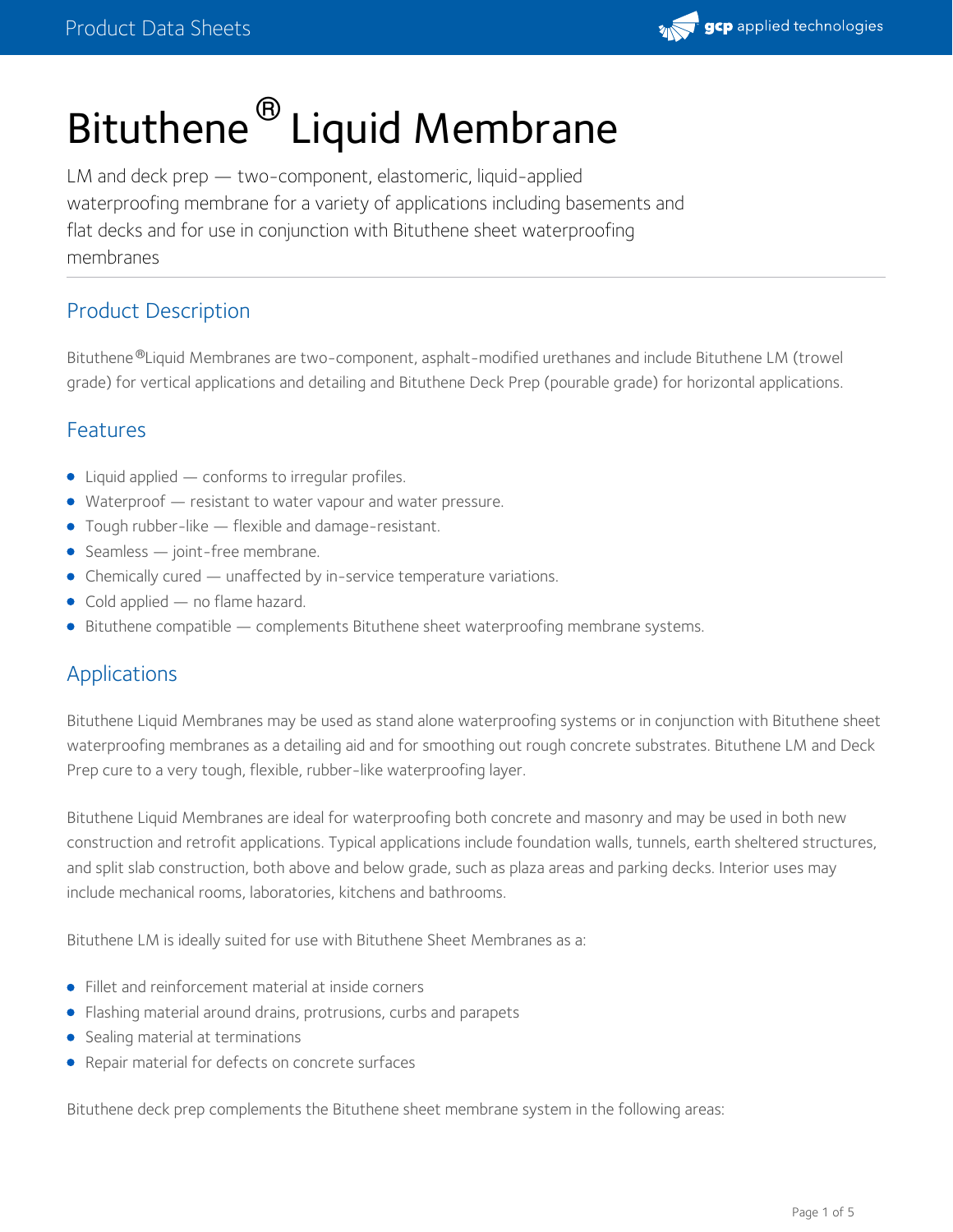

- Levelling agent for rough concrete decks in new and retrofit construction
- Non-structural repair material for defects in concrete decks for new and retrofit construction
- **•** Temporary waterproofing layer
- **•** Primer layer to Bituthene waterproofing membranes

## Performance

| <b>PROPERTY</b>          | <b>TYPICAL VALUE</b> | <b>TEST METHOD</b> |
|--------------------------|----------------------|--------------------|
| Chemical                 | Asphalt-Modified     |                    |
| Composition              | Urethane             |                    |
| Solids Content           | 100%                 | <b>ASTM D-1644</b> |
| Moisture Vapour          | $<$ 2.0g / m / 24    | ASTM E-96          |
| <b>Transmission Rate</b> | hours                |                    |
| (Perms)                  |                      |                    |
| Elongation               | 250% min.            | ASTM D-412         |
| Adhesion to Concrete     | 880N/m               | ASTM D-903         |
| Pliability, 180° Bend    | Unaffected           | ASTM D-146         |
| Over 1" Mandrel @        |                      |                    |
| $-32^{\circ}$ C          |                      |                    |
| Hydrostatic Head         | 50 metres            | <b>ASTM D-5385</b> |
| Resistance LM @          |                      |                    |
| 1.5 <sub>mm</sub>        |                      |                    |
|                          | 20 - 40 metres       | <b>ASTM D-5385</b> |
| Hydrostatic Head         |                      |                    |
| Resistance Deck Prep     |                      |                    |
| @ 1.5 and 2.5mm          |                      |                    |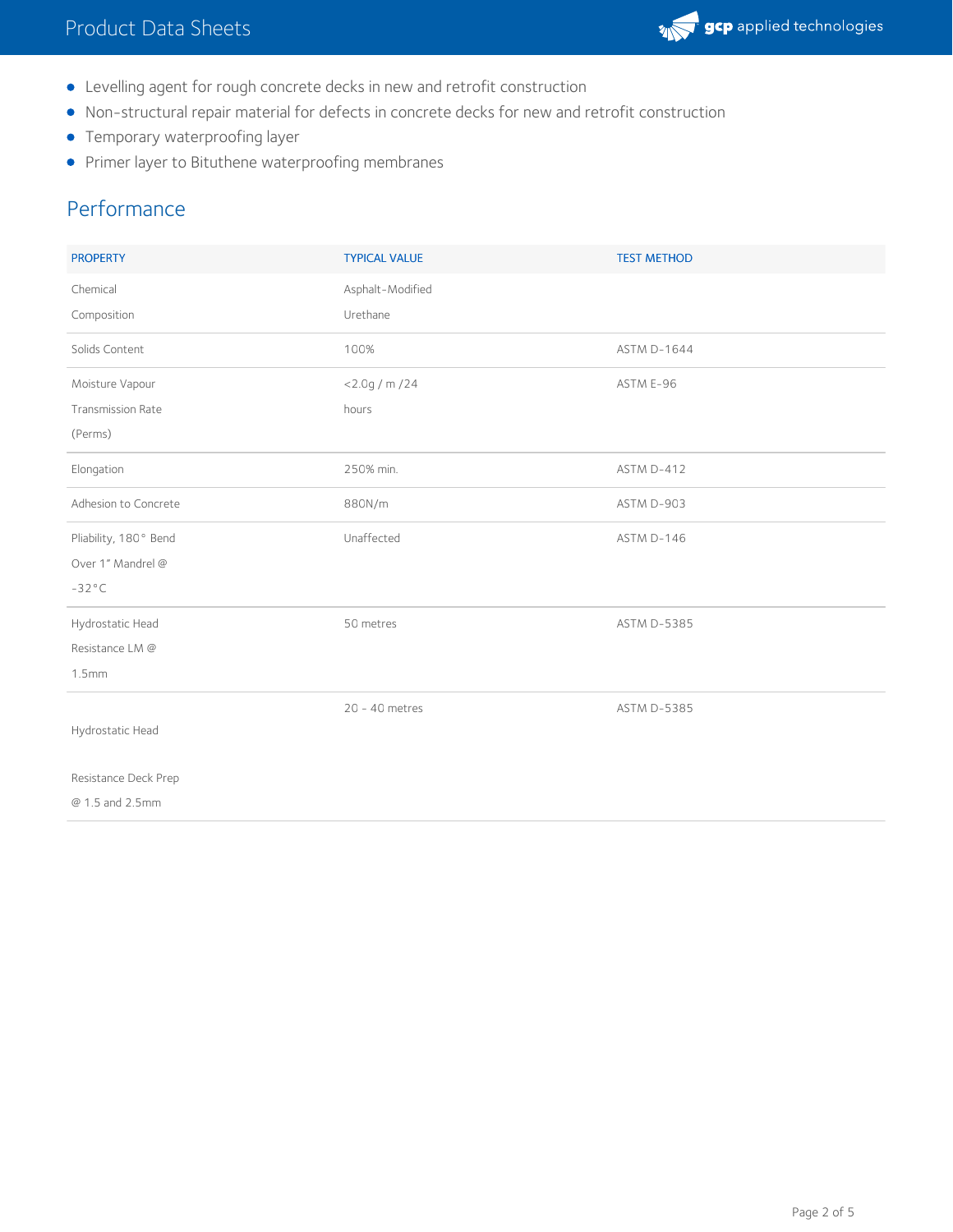



## Installation

#### Substrate Preparation

Surfaces shall be dry and free from dust, dirt, grease or other contaminants. Ambient temperature shall be +5°C and rising. Bituthene Liquid Membrane should preferably be applied prior to the installation of Bituthene sheet waterproofing membranes. Bituthene Liquid Membrane may be used as a pointing surface sealer for Bituthene sheet membranes. A minimum overlap of the Bituthene sheet membrane of 50mm shall be provided. Bituthene Liquid Membrane is compatible with dry Bituthene Primer, B2 Primer and the Bituthene self-adhesive compound used on all Bituthene systems. Bituthene Liquid Membrane will adhere to clean, dry metal substrates.

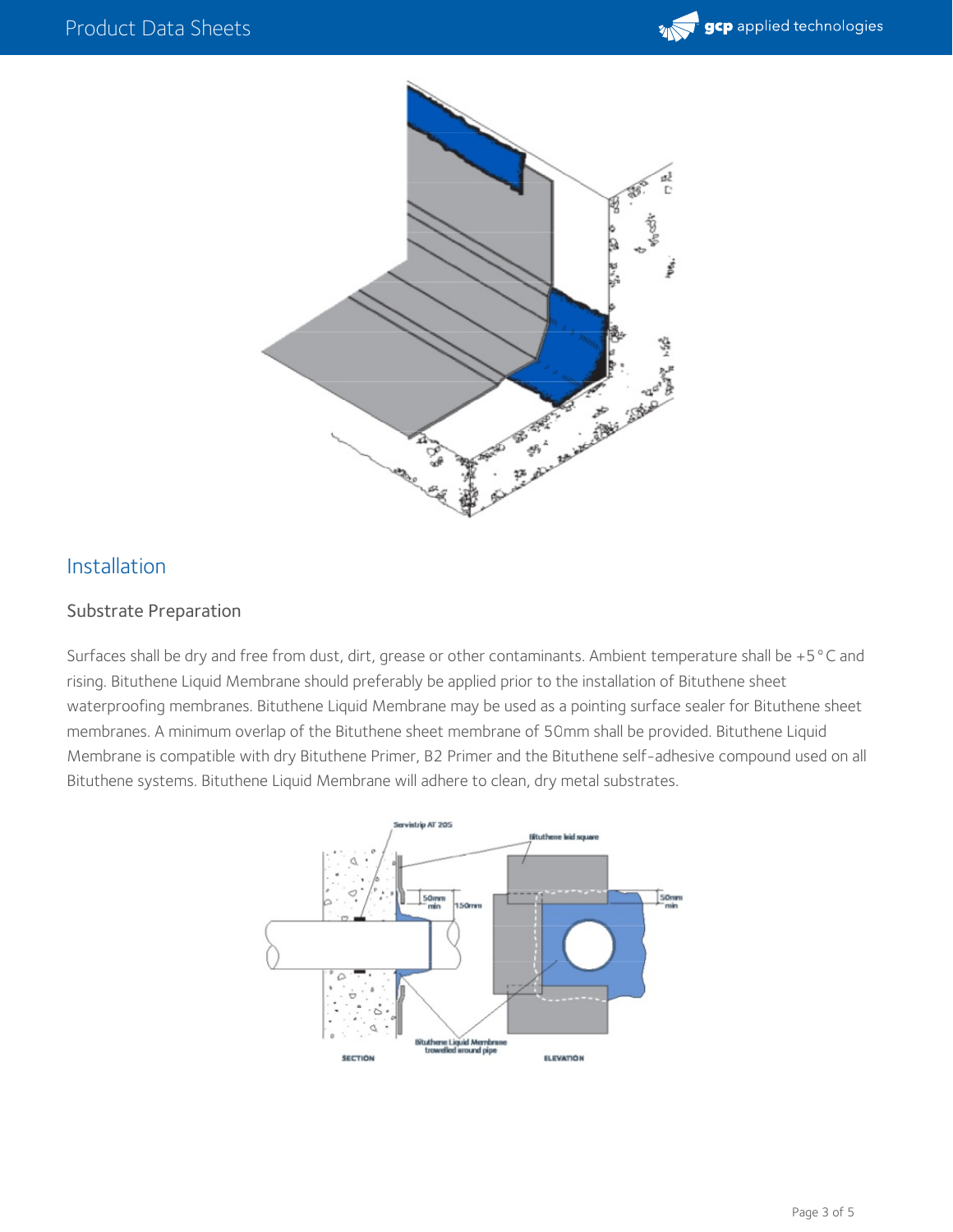

#### Mixing

Bituthene Liquid Membrane pack is supplied in a single can containing Part A base with the Part B reactor located separately under the can lid. Add Part B (clear) to Part A (black). Using a low speed mixer with Paddle MR2 (80mm dia.), blend the two parts for approximately 1 minute at 100rpm. Mix for a further 2-3 minutes at 200-300rpm until uniform blending is achieved. Scrape the sides and bottom of the container during mixing to ensure thorough blending. At temperatures below +10°C, store overnight at +20°C to improve blending and workability. Clean tools and equipment before Bituthene Liquid Membrane has cured with mineral spirits.

## Application

Apply Bituthene Liquid Membrane with a trowel, solid barrel gun or hand held squeegee to achieve a minimum thickness of 1.5mm. Apply to a minimum thickness of 2.5mm when used as a detailing aid with Bituthene sheet membranes. Once mixed Bituthene Liquid Membrane must be applied within one hour at normal ambient temperatures. Material which has thickened must be discarded. Bituthene Liquid Membrane shall be allowed to cure for 24 hours before backfilling or flood testing.

## Supply

| Bituthene LM               |                              | 5.7 litre pack (Parts A and B)  |                        |  |
|----------------------------|------------------------------|---------------------------------|------------------------|--|
| Bituthene LM and Deck Prep |                              | 15.1 litre pack (Parts A and B) |                        |  |
|                            |                              |                                 |                        |  |
| <b>PRODUCT</b>             | <b>APPROXIMATE COVERAGE</b>  | 5.7 LITRE PACK                  | <b>15.1 LITRE PACK</b> |  |
| Deck Prep                  | 1.5mm thick                  | 3.2m2/pack                      | 8.4 m2/pack            |  |
|                            | 2.5mm thick                  | $2.3m2$ /pack                   | $6.0 \text{ m2/pack}$  |  |
| LM                         | 2.5mm thick x 300mm wide     | $7.6$ lin m                     | 20.1 lin m             |  |
| LM                         | 2.5mm thick x 2 x 150mm wide | $6.0$ lin m                     | 15.9 lin m             |  |
|                            | with 20mm fillet             |                                 |                        |  |
| LM                         | 20mm Fillet                  | 28.4 lin m                      | 75.5 lin m             |  |